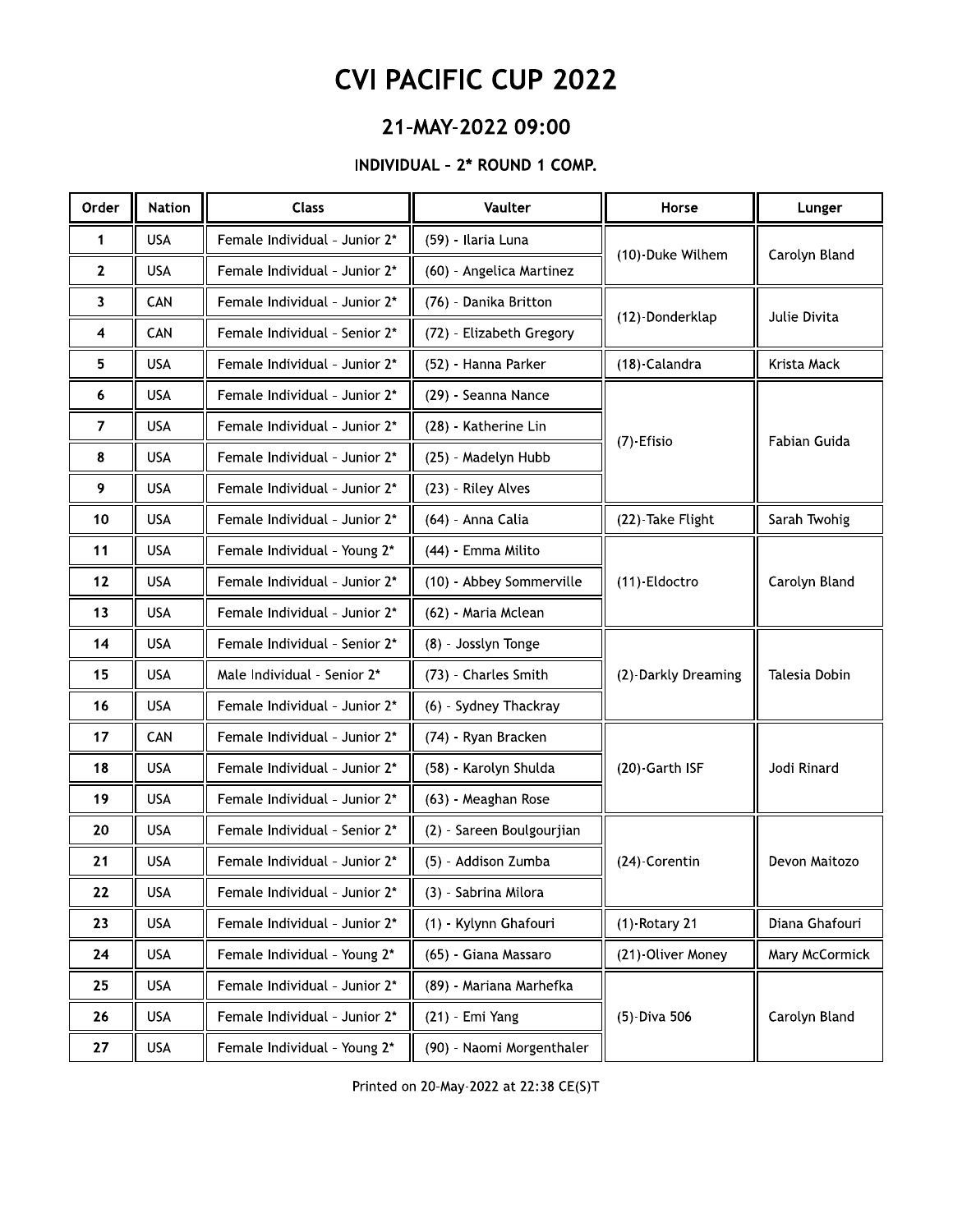## Z1-MAY-ZUZZ 10:40

### $\overline{P}$  - INDIVIDUAL - SENIOR 3" ROUND 1

|                                      | <b>CVI PACIFIC CUP 2022</b>                                 |                                     |                             |                                           |                    |  |  |  |
|--------------------------------------|-------------------------------------------------------------|-------------------------------------|-----------------------------|-------------------------------------------|--------------------|--|--|--|
| 21-MAY-2022 10:40                    |                                                             |                                     |                             |                                           |                    |  |  |  |
| INDIVIDUAL - SENIOR 3* ROUND 1 COMP. |                                                             |                                     |                             |                                           |                    |  |  |  |
| Order                                | <b>Nation</b><br><b>Class</b><br>Vaulter<br>Horse<br>Lunger |                                     |                             |                                           |                    |  |  |  |
| $\mathbf{1}$                         | <b>USA</b>                                                  | Female Individual - Senior<br>$3*$  | (38) - Emily Rose           | (11)-Eldoctro                             | Carolyn<br>Bland   |  |  |  |
| $\mathbf{2}$                         | <b>USA</b>                                                  | Female Individual - Senior<br>$3*$  | (39) - Tessa Divita         | (14)-Pino del Rio                         | Julie Divita       |  |  |  |
| 3                                    | <b>USA</b>                                                  | Female Individual - Senior<br>$3*$  | (40) - Dusti Hausman        |                                           |                    |  |  |  |
| 4                                    | <b>USA</b>                                                  | Female Individual - Senior<br>$3^*$ | (11) - Kimberly Palmer      | $(6)$ -Zygo                               | <b>Jill Palmer</b> |  |  |  |
| 5                                    | <b>USA</b>                                                  | Female Individual - Senior<br>$3*$  | (75) - Shaina<br>Hammond    | (20)-Garth ISF                            | Jodi Rinard        |  |  |  |
| 6                                    | <b>USA</b>                                                  | Female Individual - Senior<br>$3^*$ | (56) - Ana Schult           |                                           |                    |  |  |  |
| $\overline{7}$                       | <b>USA</b>                                                  | Female Individual - Senior<br>$3*$  | (4) Kalyn Noah              | (24)-Corentin                             | Devon<br>Maitozo   |  |  |  |
| 8                                    | <b>USA</b>                                                  | Female Individual - Senior<br>$3*$  | (43) - Caroline Morse       | (18)-Calandra                             | Krista Mack        |  |  |  |
| 9                                    | <b>USA</b>                                                  | Female Individual - Senior<br>$3^*$ | (51) - Siddartha<br>Kreaden | $(17)$ -Avon                              | Sarah Twohig       |  |  |  |
| 10                                   | CAN                                                         | Female Individual - Senior<br>$3^*$ | (20) - Averill Saunders     | (5)-Diva 506                              | Carolyn            |  |  |  |
| 11                                   | <b>USA</b>                                                  | Male Individual - Senior 3*         | (36) - Daniel Janes         |                                           | Bland              |  |  |  |
| 12                                   | <b>USA</b>                                                  | Male Individual - Senior 3*         | (69) - Gabe Aniello         | (12)-Donderklap                           | Julie Divita       |  |  |  |
| 13                                   | CAN                                                         | Male Individual - Senior 3*         | (71) - Talmage Conrad       |                                           |                    |  |  |  |
| 14                                   | <b>USA</b>                                                  | Male Individual - Senior 3*         | (14) - Jace Brooks          | (4)-Touch of the Guinness<br><b>Blues</b> | Jill Palmer        |  |  |  |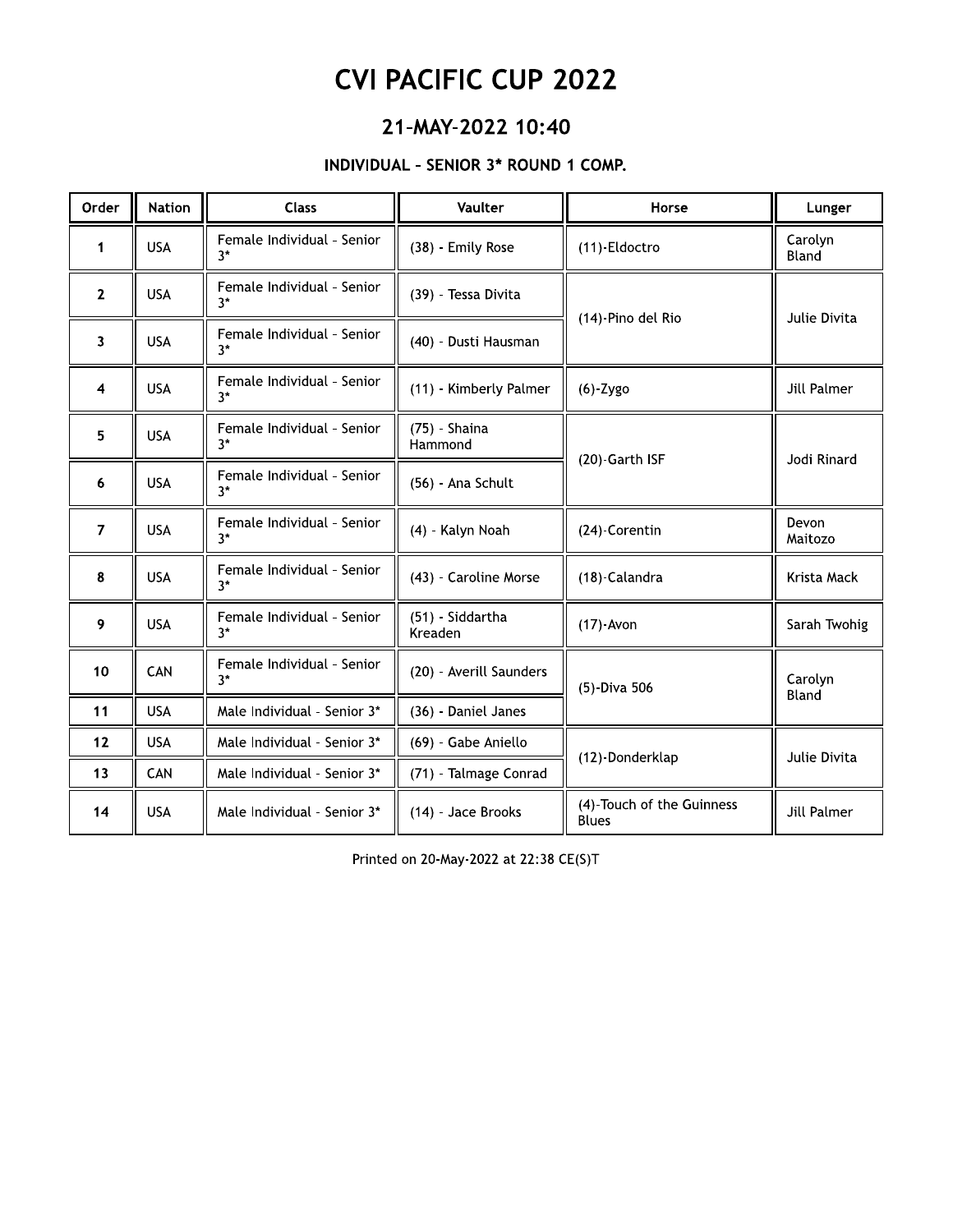### 21-MAY-2022 11:35

#### SQUAD - SENIOR 3\* ROUND 1 COMP.

| Order | <b>Nation</b> | Team                      | Horse             | Lunger             |
|-------|---------------|---------------------------|-------------------|--------------------|
|       | <b>USA</b>    | Oak Hills Masked Vaulters | (3)-Clair de Lune | Kimberly Pritchett |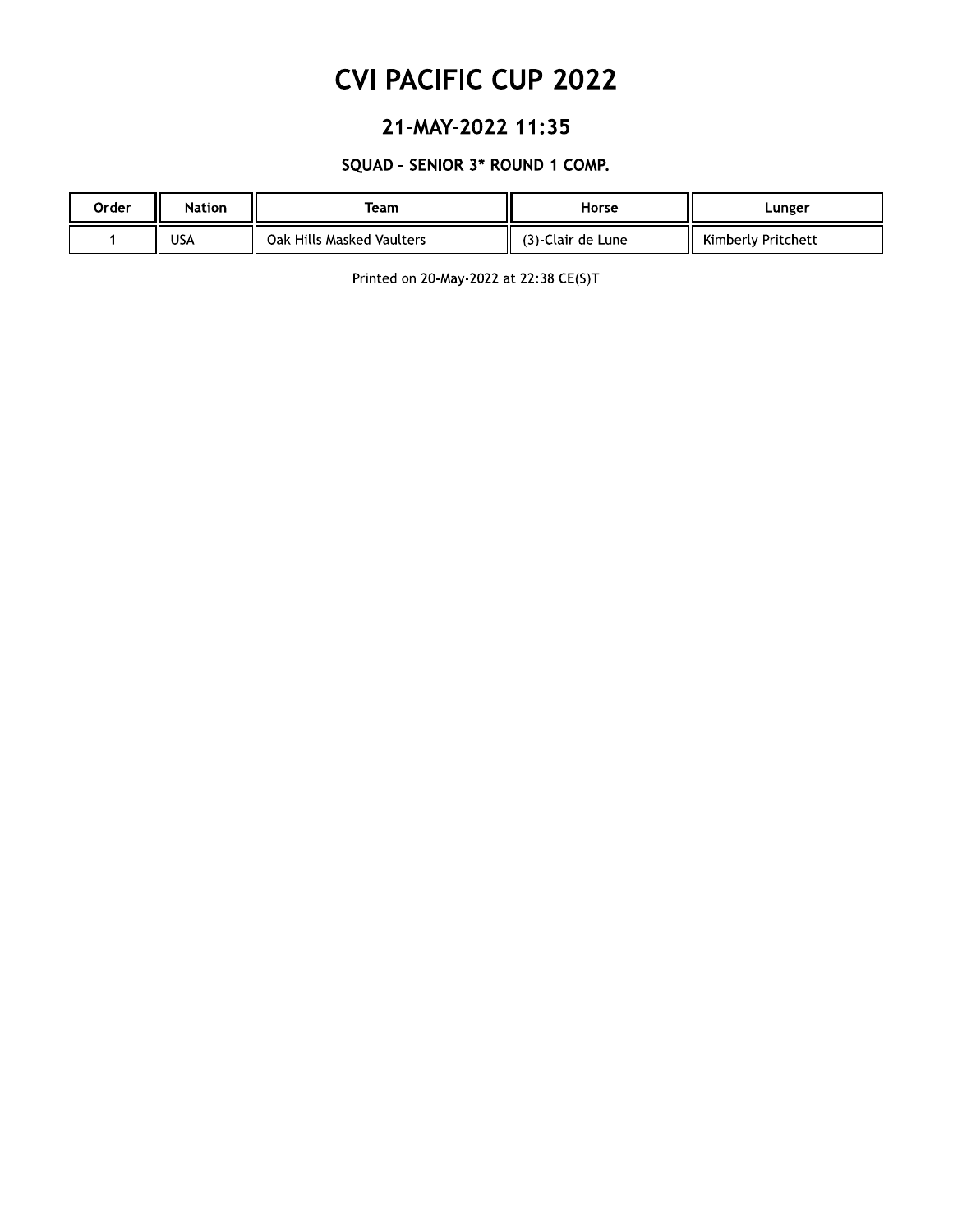### 21-MAY-2022 11:45

#### PAS-DE-DEUX - JUNIOR 2\* ROUND 1 FREE

| Order | <b>Nation</b> | Team                          | Horse         | Lunger      |  |
|-------|---------------|-------------------------------|---------------|-------------|--|
|       | USA           | Aria DESHPANDE / Peyton DALEY | (18)-Calandra | Krista Mack |  |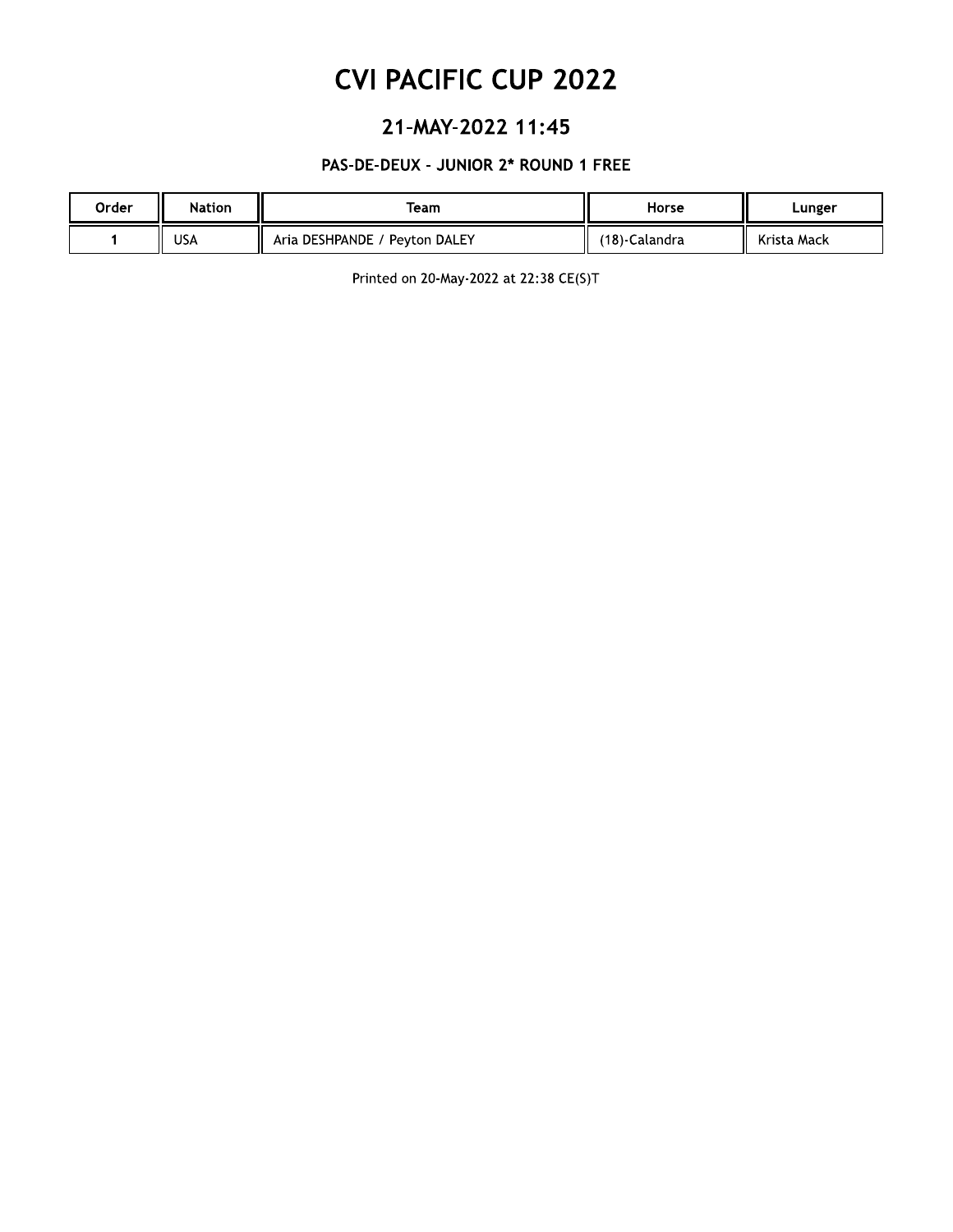### 21-MAY-2022 13:30

#### **INDIVIDUAL - 2\* ROUND 1 FREE**

| Order        | <b>Nation</b> | <b>Class</b>                  | Vaulter                   | Horse               | Lunger         |
|--------------|---------------|-------------------------------|---------------------------|---------------------|----------------|
| 1            | <b>USA</b>    | Female Individual - Junior 2* | (59) - Ilaria Luna        | (10)-Duke Wilhem    | Carolyn Bland  |
| $\mathbf{2}$ | <b>USA</b>    | Female Individual - Junior 2* | (60) - Angelica Martinez  |                     |                |
| 3            | CAN           | Female Individual - Junior 2* | (76) - Danika Britton     | (12)-Donderklap     | Julie Divita   |
| 4            | CAN           | Female Individual - Senior 2* | (72) - Elizabeth Gregory  |                     |                |
| 5            | <b>USA</b>    | Female Individual - Junior 2* | (52) - Hanna Parker       | (18)-Calandra       | Krista Mack    |
| 6            | <b>USA</b>    | Female Individual - Junior 2* | (29) - Seanna Nance       |                     |                |
| 7            | <b>USA</b>    | Female Individual - Junior 2* | (28) - Katherine Lin      | (7)-Efisio          | Fabian Guida   |
| 8            | <b>USA</b>    | Female Individual - Junior 2* | (25) - Madelyn Hubb       |                     |                |
| 9            | <b>USA</b>    | Female Individual - Junior 2* | (23) - Riley Alves        |                     |                |
| 10           | <b>USA</b>    | Female Individual - Junior 2* | (64) - Anna Calia         | (22)-Take Flight    | Sarah Twohig   |
| 12           | <b>USA</b>    | Female Individual - Junior 2* | (10) - Abbey Sommerville  | (11)-Eldoctro       | Carolyn Bland  |
| 13           | <b>USA</b>    | Female Individual - Junior 2* | (62) - Maria Mclean       |                     |                |
| 14           | <b>USA</b>    | Female Individual - Senior 2* | (8) - Josslyn Tonge       |                     |                |
| 15           | <b>USA</b>    | Male Individual - Senior 2*   | (73) - Charles Smith      | (2)-Darkly Dreaming | Talesia Dobin  |
| 16           | <b>USA</b>    | Female Individual - Junior 2* | (6) - Sydney Thackray     |                     |                |
| 17           | CAN           | Female Individual - Junior 2* | (74) - Ryan Bracken       |                     |                |
| 18           | <b>USA</b>    | Female Individual - Junior 2* | (58) - Karolyn Shulda     | (20)-Garth ISF      | Jodi Rinard    |
| 19           | <b>USA</b>    | Female Individual - Junior 2* | (63) - Meaghan Rose       |                     |                |
| 20           | <b>USA</b>    | Female Individual - Senior 2* | (2) - Sareen Boulgourjian |                     |                |
| 21           | <b>USA</b>    | Female Individual - Junior 2* | (5) - Addison Zumba       | (24)-Corentin       | Devon Maitozo  |
| 22           | <b>USA</b>    | Female Individual - Junior 2* | (3) - Sabrina Milora      |                     |                |
| 23           | <b>USA</b>    | Female Individual - Junior 2* | (1) - Kylynn Ghafouri     | (1)-Rotary 21       | Diana Ghafouri |
| 25           | <b>USA</b>    | Female Individual - Junior 2* | (89) - Mariana Marhefka   | (5) Diva 506        |                |
| 26           | <b>USA</b>    | Female Individual - Junior 2* | (21) - Emi Yang           |                     | Carolyn Bland  |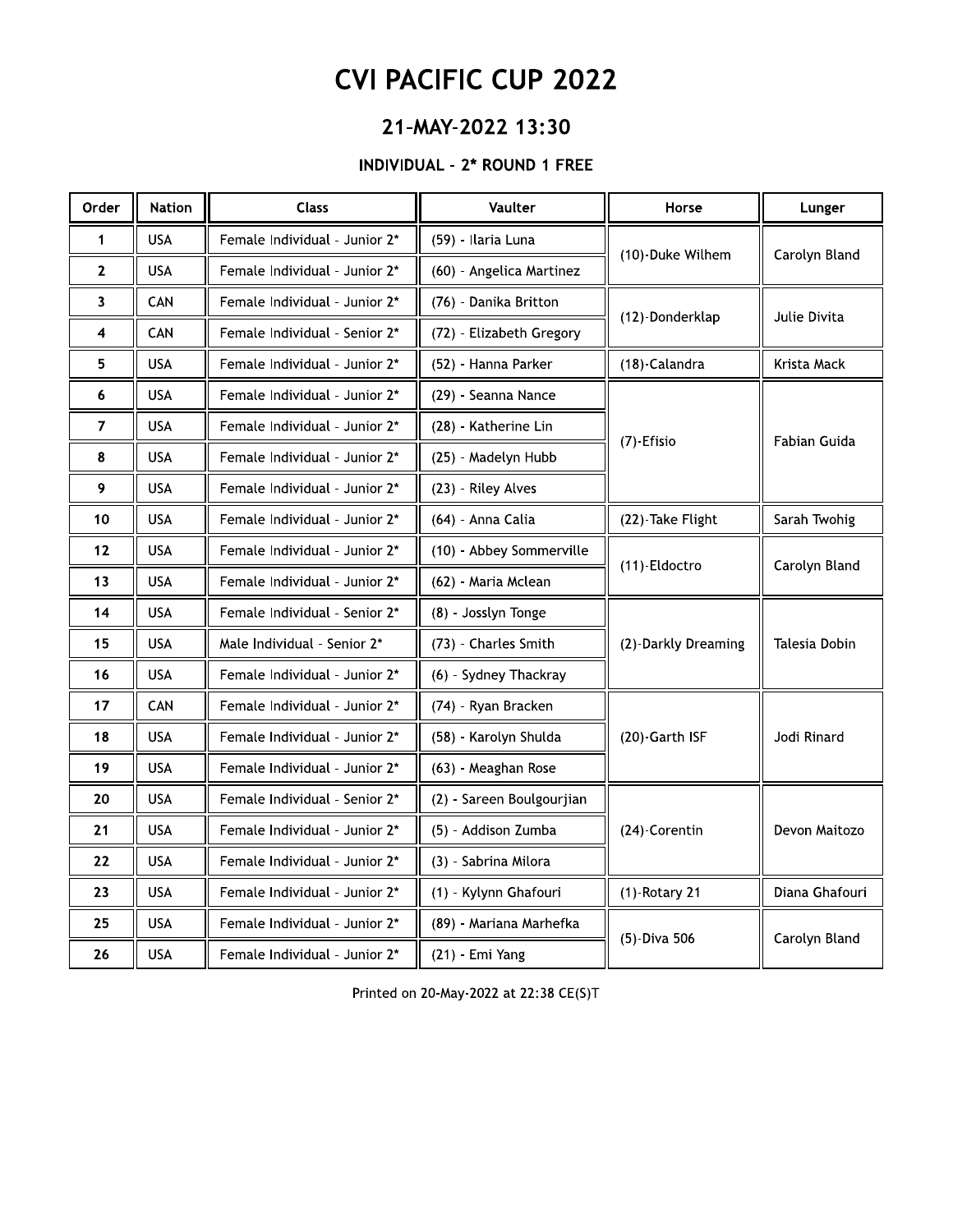### 21-MAY-2022 15:10

#### SQUAD - SENIOR 3\* ROUND 1 FREE

| Order | <b>Nation</b> | Team                      | Horse             | Lunger             |
|-------|---------------|---------------------------|-------------------|--------------------|
|       | USA           | Oak Hills Masked Vaulters | (3)-Clair de Lune | Kimberly Pritchett |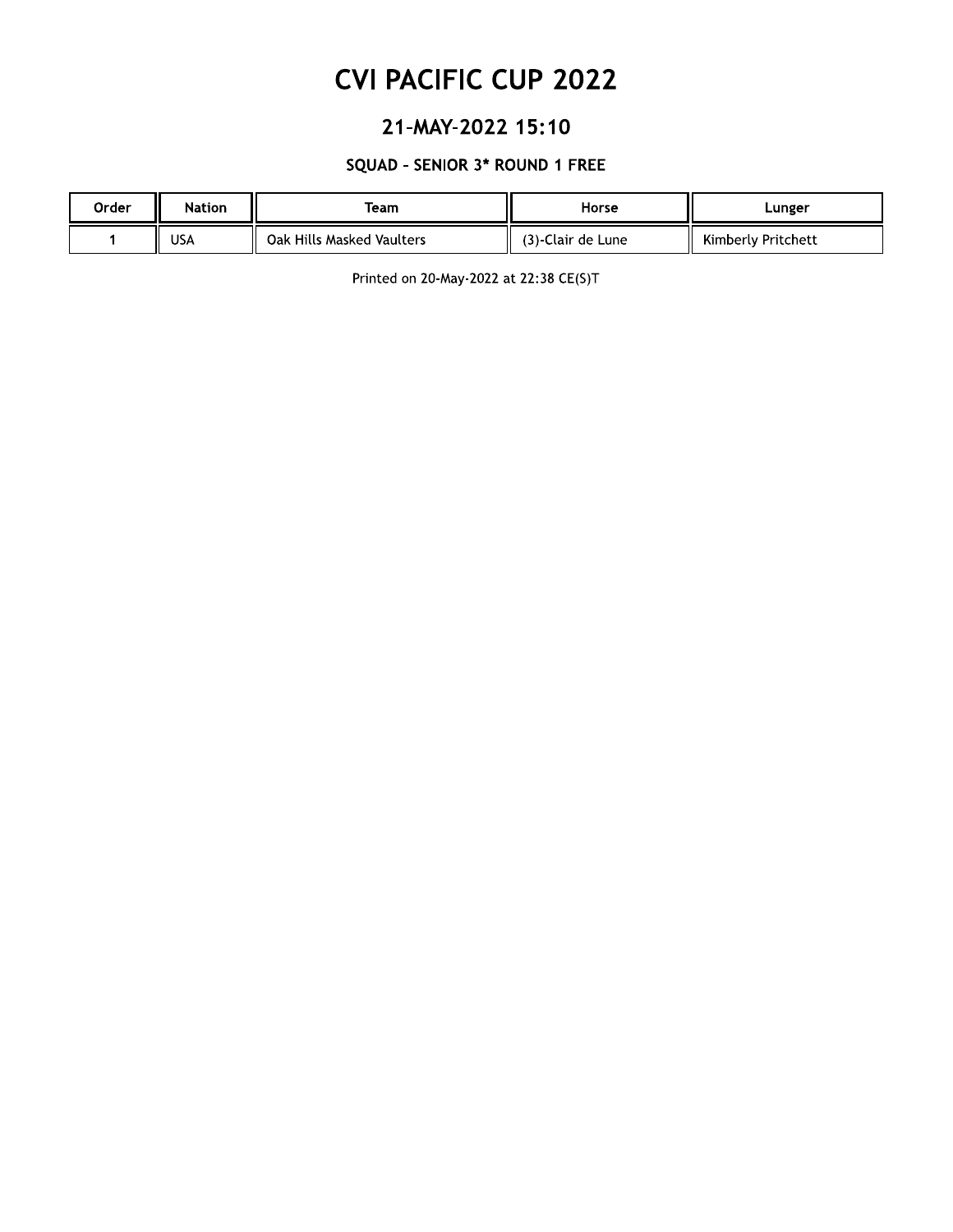### 21-MAY-2022 15:20

#### FEMALE INDIVIDUAL - YOUNG 2\* ROUND 1 TECH.

| Order | <b>Nation</b> | Vaulter                   | Horse             | Lunger         |
|-------|---------------|---------------------------|-------------------|----------------|
| 11    | <b>USA</b>    | (44) - Emma Milito        | (11)-Eldoctro     | Carolyn Bland  |
| 24    | USA           | (65) - Giana Massaro      | (21)-Oliver Money | Mary McCormick |
| 27    | USA           | (90) - Naomi Morgenthaler | (5)-Diva 506      | Carolyn Bland  |